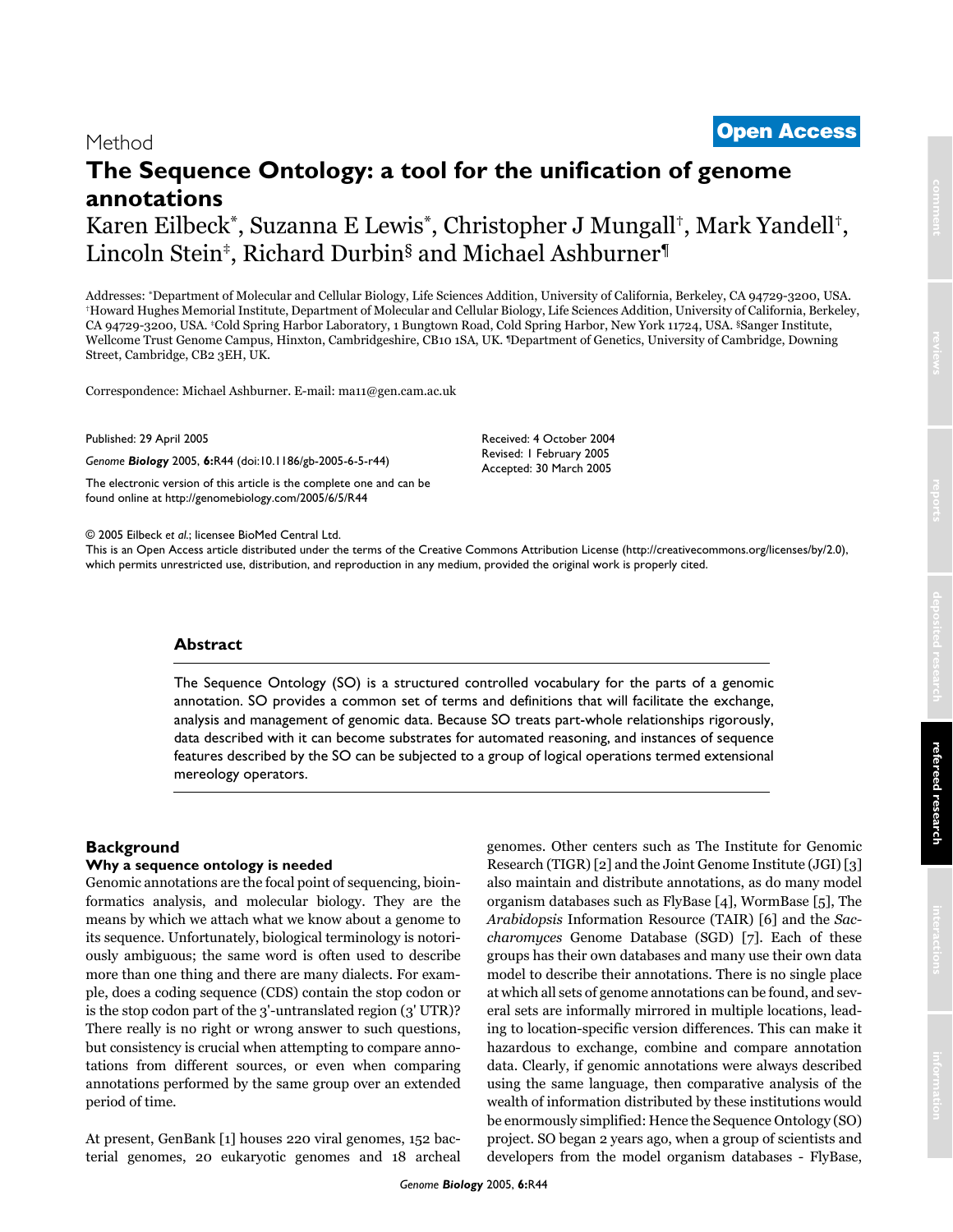WormBase, Ensembl, SGD and MGI - came together to collect and unify the terms they used in their sequence annotation.

The Goal of the SO is to provide a standardized set of terms and relationships with which to describe genomic annotations and provide the structure necessary for automated reasoning over their contents, thereby facilitating data exchange and comparative analyses of annotations. SO is a sister project to the Gene Ontology (GO) [8] and is part of the Open Biomedical Ontologies (OBO) project [9]. The scope of the SO project is the description of the features and properties of biological sequence. The features can be located in base coordinates, such as *gene* and *intron*, and the properties of these features describe an attribute of the feature; for example, a *gene* may be *maternally\_imprinted*.

#### **SO terminology and format**

Like other ontologies, SO consists of a controlled vocabulary of terms or concepts and a restricted set of relationships between those terms. While the concepts and relationships of the sequence ontology make it possible to describe precisely the features of a genomic annotation, discussions of them can lead to much lexical confusion, as some of the terms used by SO are also common words; thus we begin our description of SO with a discussion of its naming conventions, and adhere to these rules throughout this document.

Wherever possible, the terms used by SO to describe the parts of an annotation are those commonly used in the genomics community. In some cases, however, we have altered these terms in order to render them more computer-friendly so that users can create software classes and variables named after them. Thus, term names do not include spaces; instead, underscores are used to separate the words in phrases. Numbers are spelled out in full, for example *five\_prime\_UTR*, except in cases where the number is part of the accepted name. If the commonly used name begins with a number, such as 28S RNA, the stem is moved to the front - for example, *RNA\_28S*. Symbols are spelled out in full where appropriate, for example, *prime*, *plus*, *minus*; as are Greek letters. Periods, points, slashes, hyphens, and brackets are not allowed. If there is a common abbreviation it is used as the term name, and case is always lower except when the term is an acronym, for example, *UTR* and *CDS*. Where there are differences in the accepted spelling between English and US usage, the US form is used.

Synonyms are used to record the variant term names that have the same meaning as the term. They are used to facilitate searching of the ontology. There is no limit to the number of synonyms a term can have, nor do they adhere to SO naming conventions. They are, however, still lowercase except when they are acronyms.

Throughout the remainder of this document, the terms from SO are highlighted in italics and the names of relationships

between the terms are shown in bold. The terms are always depicted exactly as they appear in the ontology. The names of EM operators are underlined.

## **SO, SOFA, and the feature table**

To facilitate the use of SO for the markup of gene annotation data, a subset of terms from SO consisting of some of those terms that can be located onto sequence has been selected; this condensed version of SO is especially well suited for labeling the outputs of automated or semi-automated sequence annotation pipelines. This subset is known as the Sequence Ontology Feature Annotation, or SOFA.

SO, like GO, is an 'open source' ontology. New terms, definitions, and their location within the ontology are proposed, debated, and approved or rejected by an open group of individuals via a mailing list. SO is maintained in OBO format and the current version can be downloaded from the CVS repository of the SO website [10]. For development purposes, SOFA was stabilized and released (in May 2004) for at least 12 months to allow development of software and formats. SO is a directed acyclic graph (DAG), and can be viewed using the editor for OBO files, OBO-Edit [11].

The terms describing sequence features in SO and SOFA are richer than those of the Feature Table [12] of the three large genome databanks: GenBank [1], EMBL [13] and the DNA Data Bank of Japan (DDBJ) [14]. The Feature Table is a controlled vocabulary of terms describing sequence features and is used to describe the annotations distributed by these data banks. The Feature Table does provide a grouping of its terms for annotation purposes, based on the degree of specificity of the term. The relationships between the terms are not formalized; thus the interpretation of these relationships is left to the user to infer, and, more critically, must be hard-coded into software applications. Most of the terms in the Feature Table map directly to terms in SO, although the term names may have been changed to fit SO naming conventions. In general, SO contains a more extensive set of features for detailed annotation. There are currently 171 locatable sequence features in SOFA compared to 65 of the Feature Table. There are 11 terms in the Feature Table that are not included in SO. These terms fall into two categories: remarks and immunological features, both of which have been handled slightly differently in SO. A mapping between SO and the Feature Table is available from the SO website [10].

## **Database schemas, file formats and SO**

SO is not a database schema, nor is it a file format; it is an ontology. As such, SO transcends any particular database schema or file format. This means it can be used equally well as an external data-exchange format or internally as an integral component of a database.

The simplest way to use SO is to label data destined for redistribution with SO terms and to make sure that the data adhere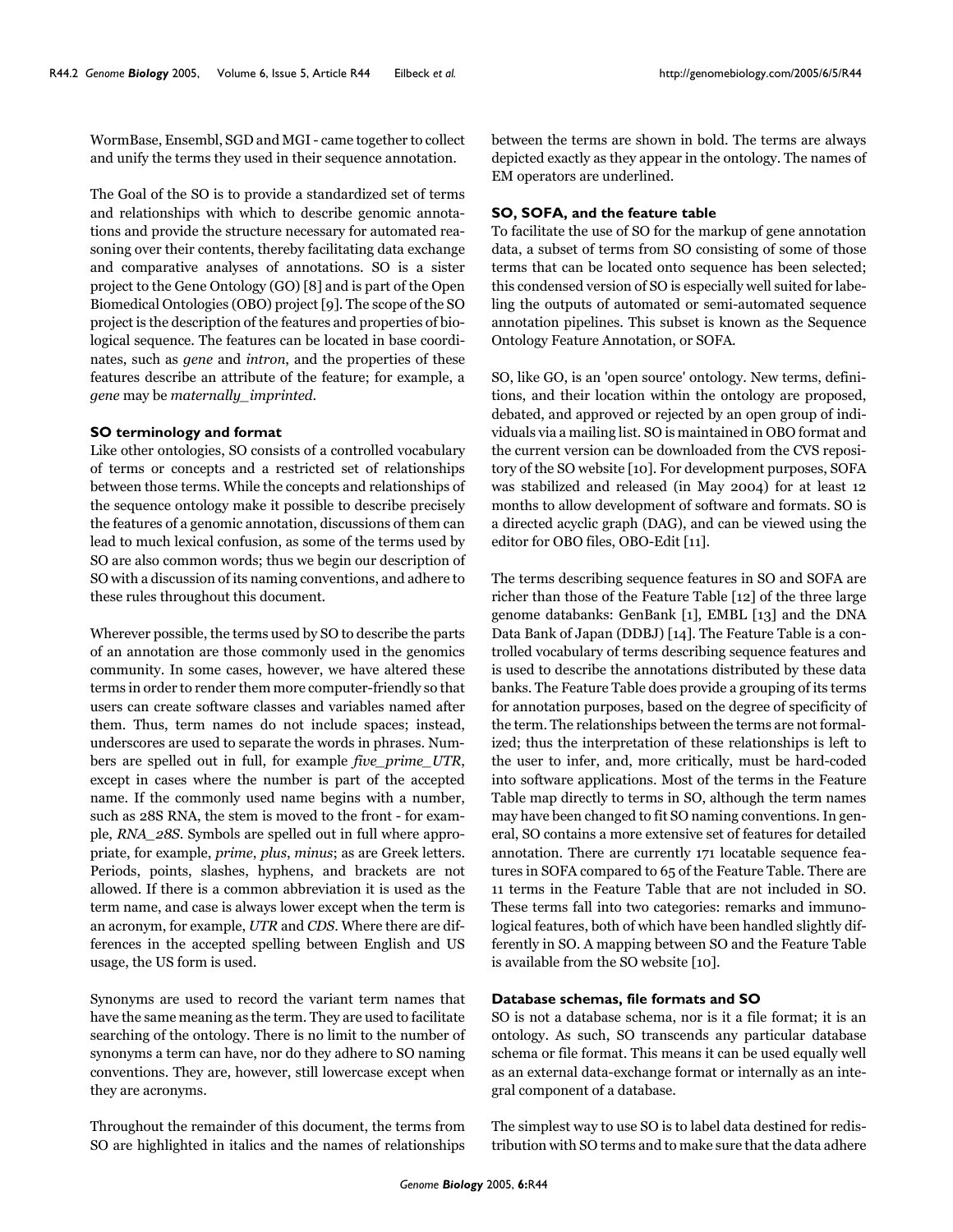to the SO definition of the data type. Accordingly, SO provides a human-readable definition for each term that concisely states its biological meaning. Usually the definitions are drawn from standard authoritative sources such as *The Molecular Biology of the Cell* [15], and each definition contains a reference to its source. Defining each term in such a way is important as it aids communication and minimizes confusion and disputes as to just what data should consist of. For example, the term *CDS* is defined as *a contiguous RNA sequence which begins with, and includes, a start codon and ends with, and includes, a stop codon*. According to SO, the sequence of a *three\_prime\_utr* does not contain the *stop\_codon* - and files with such sequences are SO-compliant; files of *three\_prime\_utr* containing *stop\_codons* are not. This is a trivial example, illustrating one of the simplest use cases, but it does demonstrate the power of SO to put an end to needless negotiations between parties as to the details of a data exchange. This aspect of SO is especially well suited for use with the generic feature format (GFF) [16]. Indeed, the latest version, GFF3, uses SO terms and definitions to standardize the feature type described in each row of a file and SO terms as optional attributes to a feature.

SO can also be employed in a much more sophisticated manner within a database. CHADO [17] is a modular relational database schema for integrating molecular and genetic data and is part of the Generic Model Organism Database project (GMOD) [18], currently used by both FlyBase and TIGR. The CHADO relational schema is extremely flexible, and is centered on genomic features and their relationships, both of which are described using SO terms. This use of SO ensures that software that queries, populates and exports data from different CHADO databases is interoperable, and thus greatly facilitates large-scale comparisons of even very complex genomics data.

Like GFF3, Chaos-XML [19] is a file format that uses SO to label and structure data, but it is more intimately tied to the CHADO project than is GFF3. Chaos-XML is a hierarchical XML mapping of the CHADO relational schema. Annotations are represented as an ontology-typed feature graph. The central concept of Chaos-XML is the sequence-feature, which is any sequence entity typed by SO. The features are interconnected via feature relationship elements, whereby each relationship connects a subject feature and an object feature. Features are located via featureloc elements which use interbase (zero-based) coordinates. Chaos-XML and CHADO are richer models than GFF3 in that feature\_relationships are typed, and a more sophisticated location model is used. Chaos-XML is the substrate of a suite of programs called Comparative Genomics Library (CGL), pronounced 'seagull' [20], which we have used for the analyses presented in our Results section.

The basic types in SOFA, from which other types are defined, are *region* and *junction*, equivalent to the concepts of interiors and boundaries defined in the field of topological relationships [21]. A region is a length of sequence such as an *exon* or a *transposable\_element*. A *junction* is the space between two bases, such as an *insertion\_site*. Building on these basic data types, SOFA can be used to describe a wide range of sequence features. Raw sequence features such as assembly components are captured by terms like *contig* and *read*. Analysis features, defined by the results of sequence-analysis programs such as BLAST [22] are captured by terms such as *nucleotide\_match*. Gene models can be defined on the sequence using terms like *gene*, *exon* and *CDS*. Variation in sequence is captured by subtypes of the term *sequence\_variant*. These terms have multiple parentages with either region or junction. SOFA (and SO) can also be used to describe many other sequence features, for example, *repeat*, *reagent*, *remark*. Thus, SOFA together with GFF3 or Chaos-XML provide an easy means by which parties can describe, standardize, and document the data they distribute and exchange.

The SO and SOFA controlled vocabularies can be used for *de novo* annotation. Several groups including SGD and FlyBase now use either SO or SOFA terms in their annotation efforts. SO is not restricted to new annotations, however, and may be applied to existing annotations. For example, annotations from GenBank may be converted into SO-compliant formats using Bioperl [23] (see Materials and methods).

#### **SO relationships**

One essential difference between a controlled vocabulary, such as the Feature Table, and an ontology is that an ontology is not merely a collection of predefined terms that are used to describe data. Ontologies also formally specify the relationships between their terms. Labeling data with terms from an ontology makes the data a substrate for software capable of logical inference. The information necessary for making logical inferences about data resides in the class designations of the relationships that unite terms within SO. We detail this aspect of the ontology below. For purposes of reference, a section of SO illustrating the various relationships between some of its terms is shown in Figure [1.](#page-3-0)

Currently, SO uses three basic kinds of relationship between its terms: **kind\_of**, **derives\_from**, and **part\_of**. These relationships are defined in the OBO relationship types ontology [24]. **kind\_of** relationships specify what something 'is'. For example, an *mRNA* is a **kind\_of** *transcript*. Likewise an *enhancer* is a **kind\_of** *regulatory\_region*. **kind\_of** relationships are valid in only one direction. Hence, a *regulatory\_region* is not a **kind\_of** *enhancer*. One consequence of the directional nature of **kind\_of** relationships is that their transitivity is hierarchical - inferences as to what something 'is' proceed from the leaves towards the root of the ontology. For example, an *mRNA* is a **kind\_of** *processed\_transcript* AND a *processed\_transcript* is a **kind\_of** *transcript*. Thus, an *mRNA* is a **kind\_of** *tran-*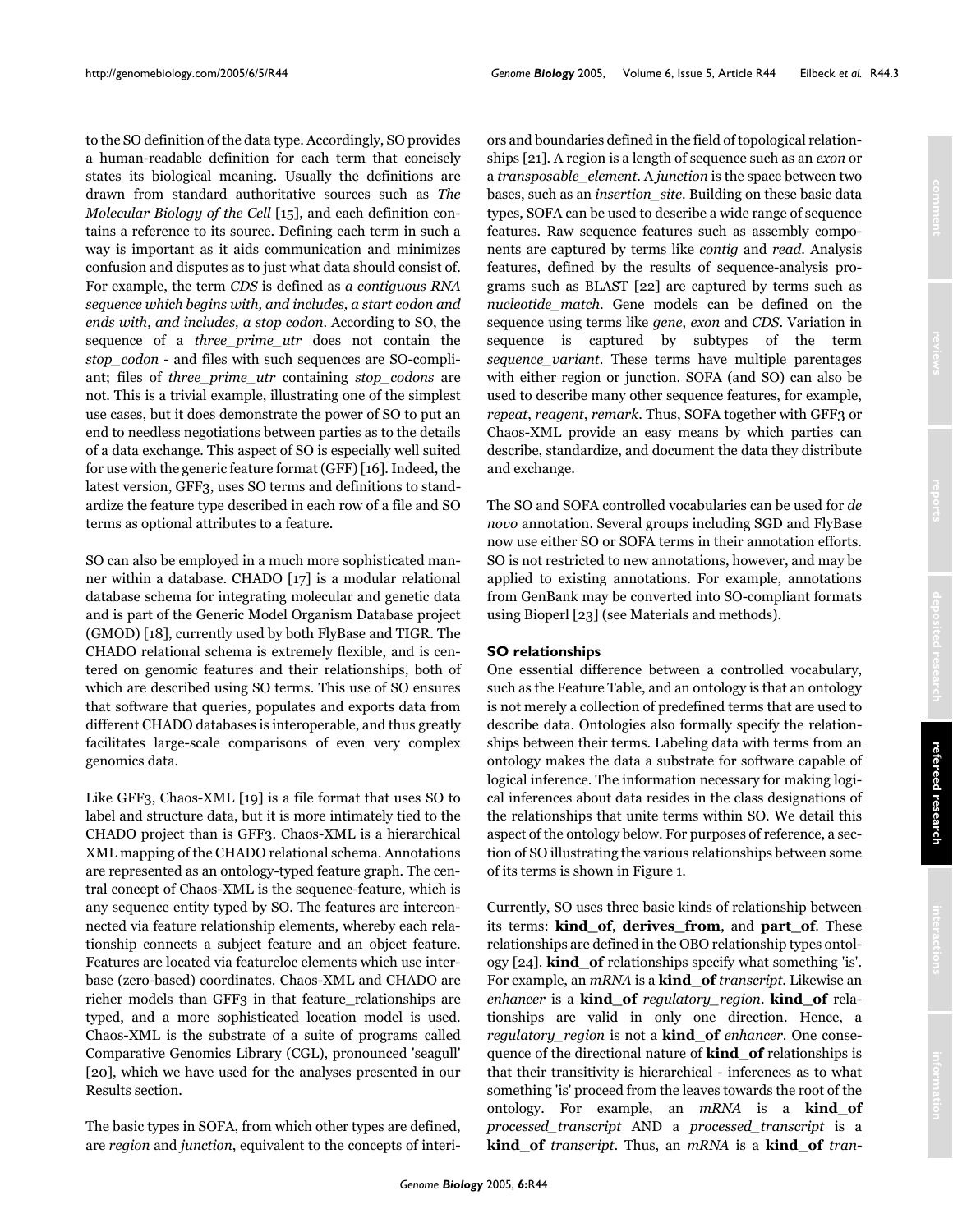<span id="page-3-0"></span>

#### Figure I

A section of the Sequence Ontology showing how terms and relationships are used together to describe knowledge about sequence. The **kind\_of**  relationships are depicted using arrows labeled with 'i', the **part\_of**  relationships use arrows with 'P' and the **derives\_from** relationships with 'd'. By tracing the arrows that connect the terms, different logical inferences can be made regarding what a term 'is' and what are its allowable parts. For example, an *exon* is a **part\_of** a *transcript*, a *tRNA* is a **kind\_of** *ncRNA* which is a **kind\_of** *processed\_transcript*.

*script*. **kind\_of** relationships are synonymous with **is\_a** relationships. We adopted the '**kind\_of**' notation to avoid the lexical confusion often encountered when describing relationships, as the phrase 'is a' is often used in conjunction with another relationships in English - for example 'is a part\_of'.

SO uses the term **derives\_from** to denote relationships of process between two terms. For example, an *EST* **derives\_from** an *mRNA*. **derives\_from** relationships imply an inverse relationship; **derives**. Note that although a *polypeptide* **derives\_from** an *mRNA*, a *polypeptide* cannot be derived from an *ncRNA* (non-coding RNA), because no **derives\_from** relationship unites these two terms in the ontology. This fact illustrates another important aspect of how SO handles relationships: children always inherit from parents but never from siblings. An *ncRNA* is a **kind\_of** *transcript* as is an *mRNA*. Labeling something as a *transcript* implies that it could possibly produce a *polypeptide*; labeling that same entity with the more specific term *ncRNA* rules that possibility out. Thus, a file that contained ncRNAs and their polypeptides would be semantically invalid.

**part\_of** relationships pertain to meronomies; that is to say 'part-whole' relationships. An *exon*, for example, is a **part\_of** a *transcript*. **part\_of** relationships are not valid in both directions. In other words, while an *exon* is a **part\_of** a *transcript*, a *transcript* is not a **part\_of** an *exon*. Instead, we say a *transcript* **has\_part** *exon*. SO does not explicitly denote whole-part relationships, as every **part\_of** relationship logically implies the inverse **has\_part** relationship between the two terms.

Transitivity is a more complicated issue with regards to partwhole relationships than it is for the other relationships in SO. In general, **part\_of** relationships are transitive - an *exon* is a **part\_of** a *gene*, because an *exon* is a **part\_of** a *transcript*, and a *transcript* is a **part\_of** a *gene*. Not every chain of part-whole relationships, however, obeys the principle of transitivity. This is because parts can be combined to make wholes according to different organizing principles. Winston *et al*. [25] have described six different subclasses of the partwhole relationship, based on the following three properties: *configuration*, whether the parts have a structural or functional role with respect to one another or the whole they form; *substance*, whether the part is made of the same stuff as the whole (homomerous or heteromerous); and *invariance*, whether the part can be separated from the whole. These six relations and their associated **part\_of** subclasses are detailed in Table [1](#page-4-0).

Winston *et al*. [25] argue that there is transitivity across a series of **part\_of** relationships only if they all belong to the same subclass. In other words, an *exon* can only be **part\_of** a *gene*, if an *exon* is a **component\_part\_of** a *transcript*, and a *transcript* is **component\_part\_of** a *gene*. If, however, the two statements contain different types of **part\_of** relationship, then transitivity does not hold.

By addressing the vague English term 'part of' in this way, Winston *et al.* solve many of the problems associated with reasoning across **part\_of** relationships; thus, we are adopting their approach with SO. The parts contained in the sequence ontology are mostly of the type **component\_part\_of** such as *exon* is a **part\_of** *transcript*, although there are a few occurrences of **member\_part\_of** such as *read* is a **part\_of** *contig*.

## **SO's relationships facilitate software design and bioinformatics research**

Genomic annotations are substrates for a multitude of software applications. Annotations, for example, are rendered by graphical viewers, or, as another example, their features are searched and queried for purposes of data validation and genomics research. Using an ontology for sequence annotation purposes offers many advantages over the traditional Feature Table approach. Because controlled vocabularies do not specify the relationships that obtain between their terms, using the Feature Table has meant that relationships between features have had to be hard-coded in software applications themselves; consequently, adding a new term to the Feature Table and/or changing the details of the relationships that obtain between its terms has meant revising every software application that made use of the Feature Table. Ontologies mitigate this problem as all of the knowledge about terms and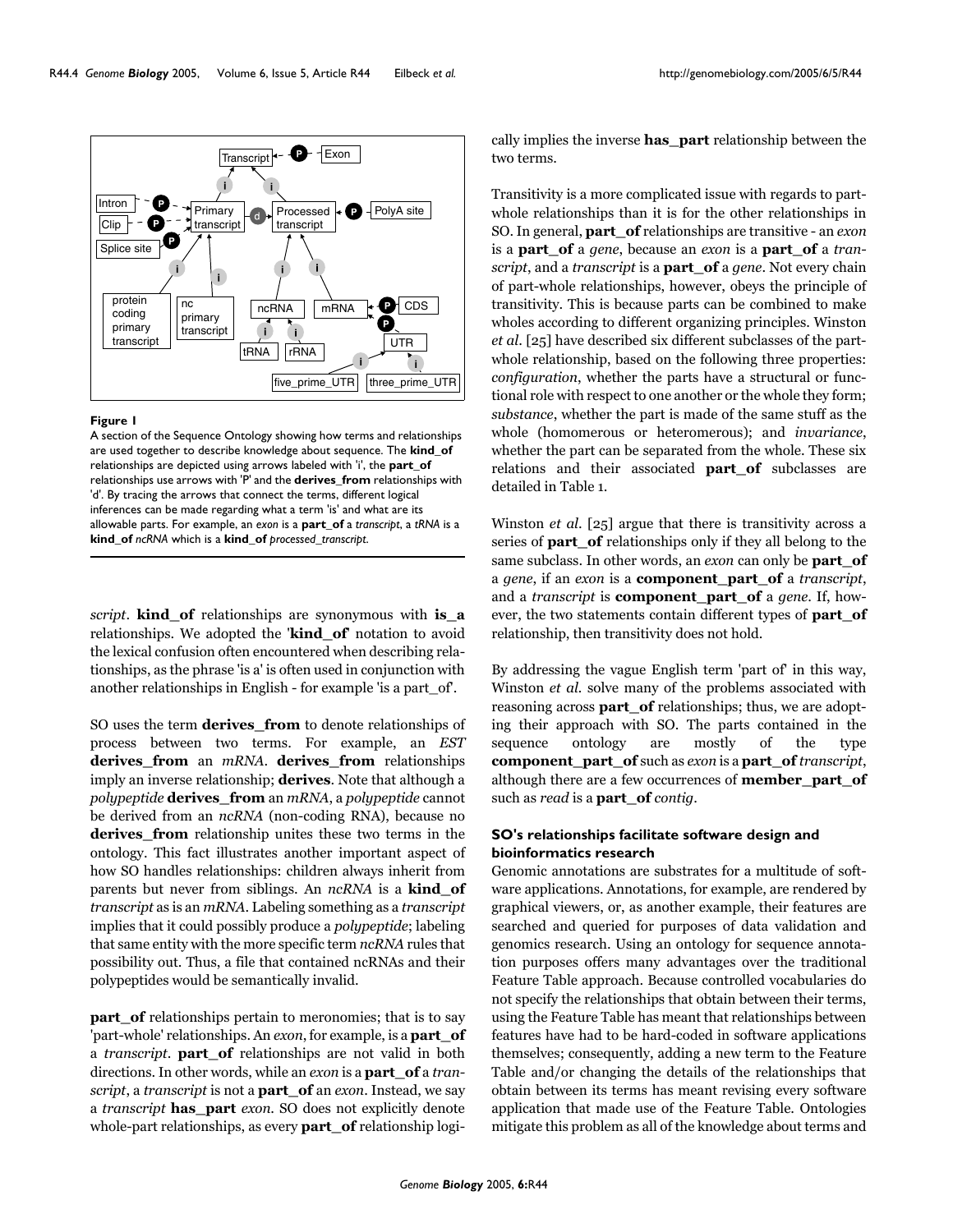<span id="page-4-0"></span>

| ٠<br>× |  |
|--------|--|
|--------|--|

| Six subclasses of part-whole relationships |                 |                                           |                                                                                      |
|--------------------------------------------|-----------------|-------------------------------------------|--------------------------------------------------------------------------------------|
| Part_of subtype                            | Whole           | Properties of relationship                | Example                                                                              |
| component_part_of                          | integral object | Functional/heteromerous/separable         | A leg is a <b>part</b> of a body.<br>A regulatory_region is a part_of a gene.        |
| portion_part_of                            | mass            | Not functional/homomerous/separable       | A slice is a part_of a cake.<br>A restriction_fragment is part_of a<br>chromosome.   |
| stuff_part_of                              | object          | Not functional/heteromerous/not separable | Carbon is a <b>part_of</b> a chromosome.                                             |
| member_part_of                             | collection      | Not functional/heteromerous/separable     | A sheep is a <b>part_of</b> a flock.<br>A read is a part_of a contig.                |
| place_part_of                              | area            | Not functional/homomerous/not separable   | England is a <b>part_of</b> Britain.                                                 |
| feature_part_of                            | activity        | Functional/heteromerous/not separable     | Inhaling is a <b>part_of</b> breathing.<br>Translation is part_of protein synthesis. |

Column 1 gives the name of the subclass; column 2, the class or 'whole' to which such parts belong; column 3, the essential properties that define that particular part-whole relationship; and column 4 provides examples. Of the six classes only two - **component\_part\_of** and **member\_part\_of**  occur in SO.

their relationships to one another is contained in the ontology, not the software.

SO-compliant software need only be provided with an updated version of the ontology, and everything else will follow automatically. This is because SO-compliant software need not hard-code the fact that a *tRNA* is a **kind\_of** *transcript*; it need merely know that **kind\_of** relationships are transitive and hierarchical and be capable of internally navigating the network of relationships specified by the ontology (see Figure [1\)](#page-3-0) in order to logically infer this fact. This means that every time a new form of *ncRNA* is discovered, and added to SO, all SO-compliant software applications will automatically be able to infer that any data labeled with that new term is a **kind\_of** transcript. This means that existing graphical viewers will render those data with the appropriate transcript glyph, and validation and query tools will automatically deal with this new data-type in a coherent fashion. Placing the biological knowledge in the ontology rather than in the software means that the ontology and the software that uses it can be developed, revised, and extended independently of one another. Thus ontologies offer the bioinformatics programming community significant opportunities as regards software design and the speed of the development cycle. Using an ontology does, however, mean that software applications must meet certain professional standards; namely, they must be capable of parsing an OBO file and navigating the network of relationships that constitute the ontology, but these are minimal hurdles.

SO facilitates bioinformatics research in ways that reach far beyond its utility as regards software design. For example, SO's **kind\_of** relationships provide a subsumption hierarchy, or classification system for its terms. This added depth of knowledge greatly improves the searching and querying capabilities of software using SO. The ontology's higher-level terms may be used to query via inference, even if they are never used for annotation. We recommend that annotators label their data using terms corresponding to terminal nodes in the ontology. Transcripts, for example, might be annotated using terms such as **mRNA**, **tRNA**, and **rRNA** (see Figure [1](#page-3-0)). Note that doing so means that if, for example, non-coding RNA sequences are required for some subsequent analysis, then SO-compliant software tools can locate annotations labelled with the subtypes of ncRNA, and retrieve tRNAs and rRNAs to the exclusion of mRNAs, even though these data have not been explicitly labelled with the term **ncRNA**. Thus, many analyses become easy, for example, how many ncRNAs are annotated in *H. sapiens*? Of these what percent have more than one exon? Are any maternally imprinted? Moreover, using SO as part of a database schema ensures that such questions 'mean' the same thing in different databases.

SO also greatly facilitates the automatic validation of annotation data, as the relationships implied by an annotation can be compared to the allowable relationships specified in the ontology. For example, an annotation that asserts an *intron* to be **part\_of** an *mRNA* would be invalid, as this relationship is not specified in the ontology (Figure [1](#page-3-0)). On the other hand, an annotation that asserted that an *UTR* sequence was **part\_of** *mRNA* would be valid (Figure [1](#page-3-0)). This makes possible better quality control of annotation data, and makes it possible to check existing annotations for such errors when converting them to a SO-compliant format such as GFF3.

To summarize, by identifying the set of relationships between terms that are possible, we are also specifying the inferences that can be drawn from these relationships: that is, the software operations that can be carried out over the data. As a consequence, software is easier to maintain, SO can easily be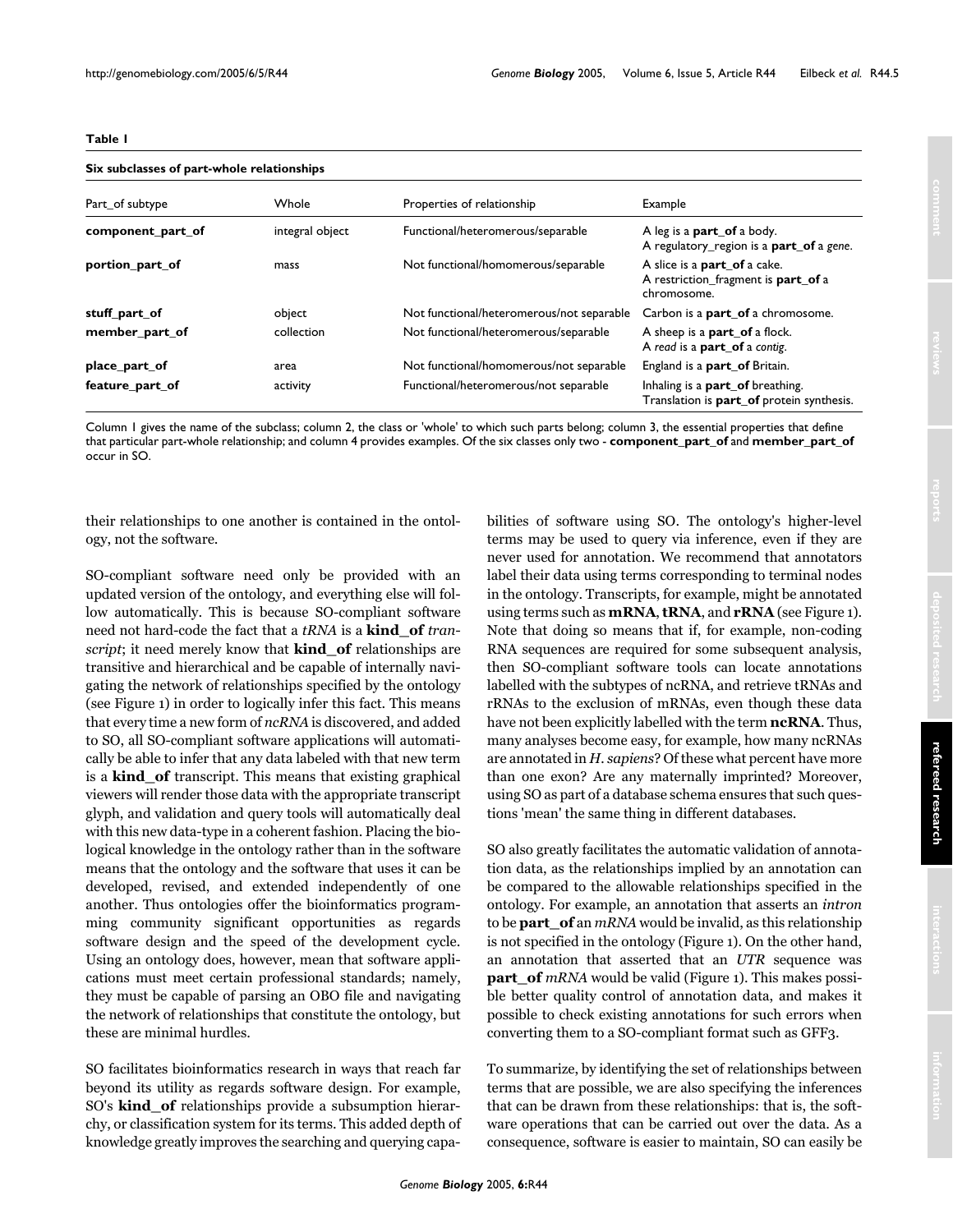<span id="page-5-0"></span>

|   | ۰. |  |
|---|----|--|
| . | ×  |  |
|   |    |  |

| The EM operators         |                                                              |  |  |
|--------------------------|--------------------------------------------------------------|--|--|
| <b>EM</b> operation      | Definition                                                   |  |  |
| Overlap $(x \bigcirc y)$ | x and y overlap if they have a part in common.               |  |  |
| Disjoint $(x \t1 y)$     | x and y are disjoint if they share no parts in common.       |  |  |
| Binary product $(x, y)$  | The parts that x and y share in common.                      |  |  |
| Difference $(x - y)$     | The largest portion of x which has no part in common with y. |  |  |
| Binary sum $(x + y)$     | The set consisting of individuals $x$ and $y$ .              |  |  |

In each case x and y refer to two wholes. The first two operators are Boolean and pertain to whether two wholes share any parts in common; whereas the remainder return either the parts, or, in the case of binary sum, the wholes, that satisfy the operation.

extended to embrace new biological knowledge, quality controls can be readily implemented, and software to mine data can be written so as to be very flexible.

#### **EM operators and SO**

SO also enables some modes of analyses of genomics data that are completely new to the field. One such class of analyses involves the use of extensional mereology (EM) operators to ask questions about gene parts. Although new to genomics, EM operators are well known in the field of ontology, where they provide a basis for asking and answering questions pertaining to how parts are distributed within and among different wholes (reviewed in [26,27]). These operators are usually applied to studies of how parts are shared between complex wholes - such as different models of automobiles or personal computers - for the purpose of optimizing manufacturing procedures. Below we explain how these same operators can be applied to the analyses of genomics data. Although these operators, difference and overlap, share the same name as topological operators, they are different as they function on the parts of an object, not on its geometric coordinate space. The topological operators, regarding the coincidence of edges and interiors - equality, overlap, disjointedness, containment and coverage of spatial analysis [21] - may also be applied to biological sequence.

EM is a formal theory of parts: it defines the properties of the **part\_of** relationship and then provides a set of operations (Table [2\)](#page-5-0) that can be applied to those parts. These operators are akin to those of set theory, but whereas set theory makes use of an object's **kind\_of** relationships, EM operators function on an object's **part\_of** relationships. Only wholes and their 'proper parts' are legitimate substrates for EM operations. Proper parts are those parts that satisfy three self-evident criteria: first, nothing is a proper part of itself (a proper part is part of but not identical to the individual or whole); second, if **A** is a proper part of **B** then the **B** is not a part of **A**; third, if **A** is a part of **B** and **B** is a part of **C** then **A** is a part of **C**.

Note that the third criterion of proper parts is that they obey the rule of transitivity. As we discussed earlier, not all **part\_of** relationships are transitive. Accordingly, we have restricted our analyses (see Results and discussion) to component parts (Table [2](#page-5-0)).

Figure [2](#page-6-0) illustrates the effects of applying EM operations to analyze the relationships '*transcript* is a **part\_of** *gene'* and '*exon* is a **part\_of** *transcript*'. The EM operations overlap and disjoint pertain to relationships between transcripts, whereas difference and binary product pertain to exons. Two transcripts overlap if they share one or more exon in common. Two transcripts are disjoint if they do not share any exons in common. The exons shared between two overlapping transcripts are the binary product of the two transcripts, and the exons not shared in common comprise the difference between the two transcripts. The <u>binary sum</u> of two transcripts is simply the sum of their parts.

One key feature of EM operations is that they operate in 'identifier space' rather than 'coordinate space'. Two transcripts overlap only if they share a part in common rather than if their genomic coordinates overlap. Thus, two transcripts may be <u>disjoint</u> even if their exons partially overlap one another. This is one way in which EM analyses differ from standard bioinformatics analyses, and it has some interesting repercussions. This is particularly so with regard to modes of alternative splicing, as each of the EM operations suggests a distinct category by means of which two alternatively spliced transcripts can be related to one another. We further explore the potential of these operations to classify alternative transcripts and their exons below.

## **Results and discussion**

As part of a pilot project to evaluate the practical utility of SO as a tool for data management and analysis, we have used SO to name and enumerate the parts of every protein-coding annotation in the *D. melanogaster* genome. Doing so has allowed us to compare annotations with respect to their parts,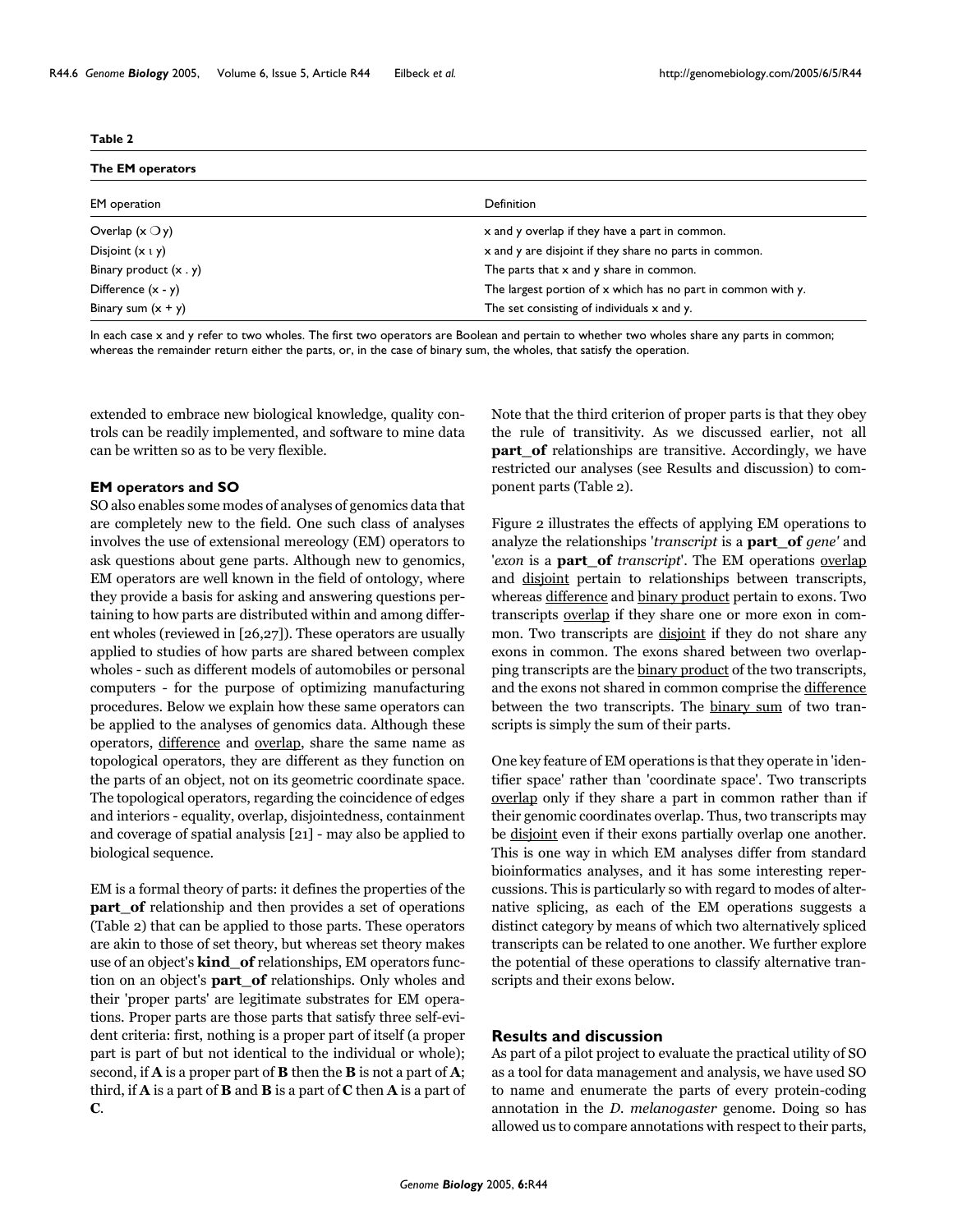<span id="page-6-0"></span>

#### Figure 2

Using EM operations to characterize alternatively spliced transcripts and their exons. The EM operations overlap and disjoint can be used to characterize pair-wise relationships between alternative transcripts. Binary product and difference, on the other hand, pertain to exons shared, or not-shared between two alternative transcripts.

for example, number of exons, amount of UTR sequence, and so on.

These data afford many potential analyses, but as our motivation was primarily to demonstrate the practical utility of SO as a tool for data management, rather than comparative genomics *per se*, we have focused more on what exon-transcript-gene part-whole relationships have to say about the annotations themselves, than what the annotations have to say about the biology of the genome. Accordingly, we have used EM-operators to characterize the annotations with respect to their parts, especially with regard to alternative splicing. The current version of FlyBase (5 August, 2004) contained 13,539 genes, (of which 10,653 have a single transcript and 2,886 are alternatively spliced), 18,735 transcripts and 61,853 exons.

## **An EM-based scheme for classifying alternatively spliced genes**

As we had characterized the parts of the annotations using SO, we were able to employ the EM operators over these parts. This proved to be a natural way to explore the relative complexity of alternative splicing, as the alternatively spliced transcripts have different combinations of parts: that is, exons. We grouped alternatively spliced transcripts into two classes. An alternatively spliced gene will contain overlapping transcripts if at least one of its exons is shared between two of its transcripts, and will have disjoint transcripts if one of its transcripts shares no exons in common with any other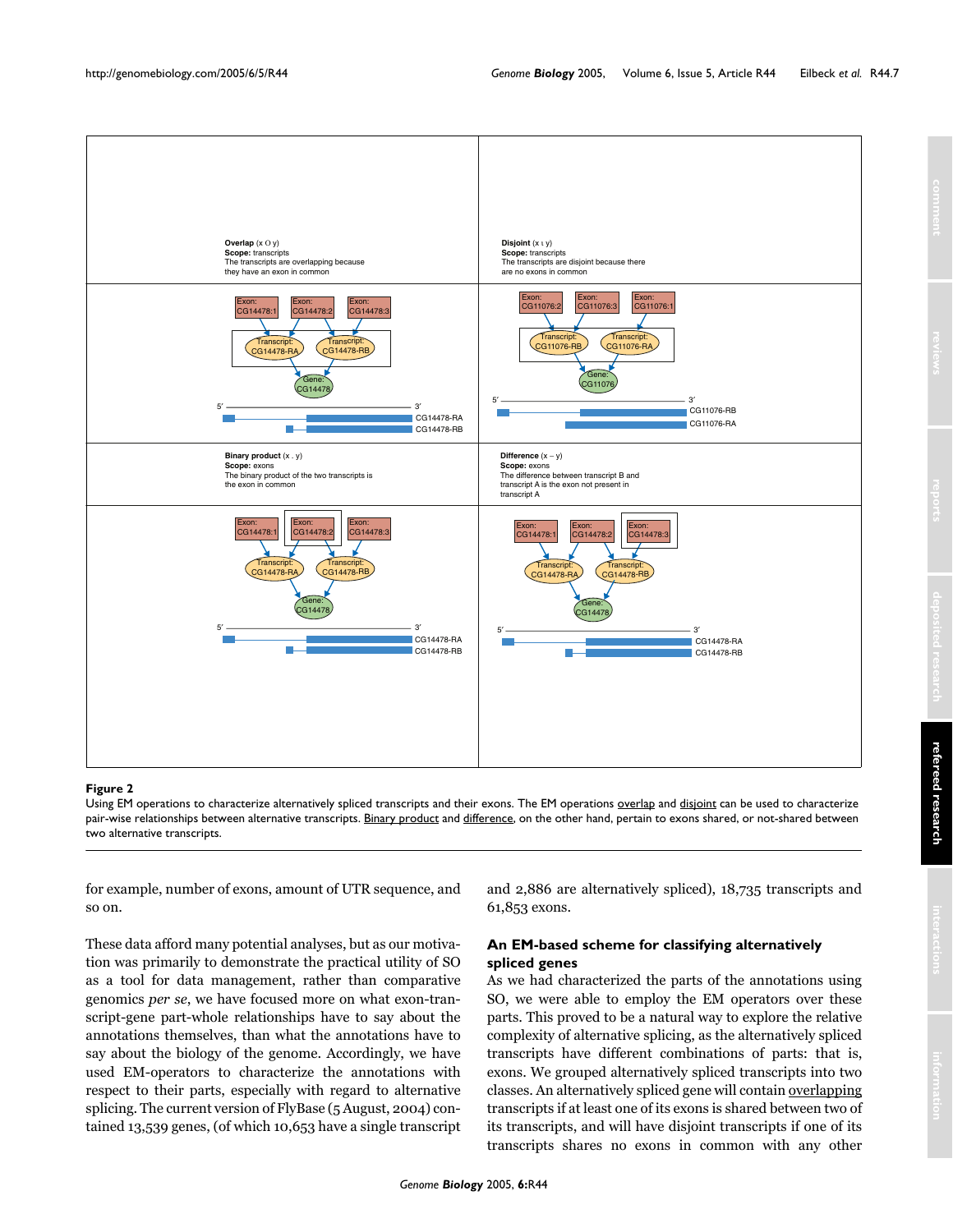

#### Figure 3

Examples of alternatively spliced genes from Entrez Gene at the NCBI. Of the seven classes of alternatively spliced genes, some classes are more likely to indicate annotation problems than others - particularly those genes having one or more sequence-disjoint transcripts. Parts-disjoint transcripts, on the other hand, are more suggestive of complex biology. Alternatively spliced genes having only overlapping transcripts (0:0:N) comprise the vast majority of instances.

transcript of that gene. For the purposes of this analysis, we further classified disjoint transcripts as sequence-disjoint and parts-disjoint. We term two disjoint transcripts sequence-disjoint if none of their exons shares any sequence in common with one another; and parts-disjoint if one or more of their exons overlap on the chromosome but have different exon boundaries. Note that the three operations are pairwise, and thus not mutually exclusive. To see why this is, imagine a gene having three transcripts, A, B, and C. Obviously, transcript A can be disjoint with respect to B, but overlap with respect to C. Thus, we can speak of a gene as having both disjoint and overlapping transcripts.

The relative numbers of disjoint and overlapping transcripts in a genome says something about the relative complexity of alternative splicing in that genome. A gene may have any combination of these types of disjoint and overlapping transcripts, so we created a labeling system consisting of the seven possible combinations. We did this by asking three EM-based questions about the relationships between pairs of a gene's transcripts: How many pairs are there of sequence-disjoint transcripts? How many pairs are there of parts-disjoint transcripts? How many pairs are there of <u>overlapping</u> transcripts? Doing so allowed us to place that gene into one of seven classes with regards to the properties of its alternatively spliced transcripts. We also kept track of the number of times each of the three relationships held true for each pair combination. For example, a gene having two transcripts that are parts-disjoint with respect to one another would be labeled 0:1:0. Keeping track of the number of transcript pairs falling into each class provides an easy means to prioritize them for manual review. These results are summarized in Figure 3.

Of the alternatively spliced fly genes, none has a sequencedisjoint transcript, 275 have parts-disjoint transcripts, and 2,664 have overlapping transcripts, and 53 have both partsdisjoint and overlapping transcripts. The percentage of *D. melanogaster* genes in each category is shown in Table [3](#page-8-0). Most alternatively spliced genes contain at least one pair of overlapping transcripts. These data also have something to say about the ways in which research and management issues are intertwined with one another with respect to genome annotation, as some aspects of these data are clearly attributable to annotation practice. The lack of any sequence-disjoint transcripts in *D. melanogaster*, for example, is due to annotation practice; in fact, current FlyBase annotation practices forbid their creation, the reason being that any evidence for such transcripts is evidence for a new gene [28]. This is not true for all genomic annotations. Annotations converted from the genomes division of GenBank to a SO-compliant form, were subjected to EM analysis, and inspection of the corresponding gene-centric annotations provided by Entrez Gene [29] revealed examples of genes that fall into each of the seven categories. Some of these annotations are shown in Figure 3.

The frequencies of genes that fall into each of the seven classes shown in Table [3](#page-8-0) provides a concise summary of genome-wide trends in alternative splicing in the fly. This EM-based classification schema, when applied to many model organisms, from many original sources, makes very apparent the magnitude of the practical challenges that surround decentralized annotation, and the distribution and redistribution of annotations. Certainly, they highlight the need for data-management tools such as SO to assist the community in enforcing biological constraints and annotation standards. Only then will comparative genomic analyses show their full power.

#### **Exons as alternative parts of transcripts**

EM-operators can also be used to classify the exons of alternatively spliced genes. Exons shared between two transcripts comprise the binary product of the two transcripts; whereas those exons present in only one of the transcripts constitute their difference (see Table [2](#page-5-0) and Figure [2](#page-6-0) for more information). These basic facts suggest a very simple, three-part classification system. If an exon is the difference between all other transcripts, then it is only in one transcript; we term these UNIQUE exons. If an exon is the difference of some transcripts, and the binary product of others, it is in a fraction of transcripts; we term these SOMETIMES\_FOUND exons. And, if an exon is the binary product of all combinations of transcripts, then it must be in all transcripts; we term such exons ALWAYS\_FOUND exons. Classifying exons in this way allows us to look more closely at alternative splicing from the exon's perspective.

As can be seen from Table [4,](#page-8-1) despite the low frequency of alternatively spliced genes, a large fraction of their exons are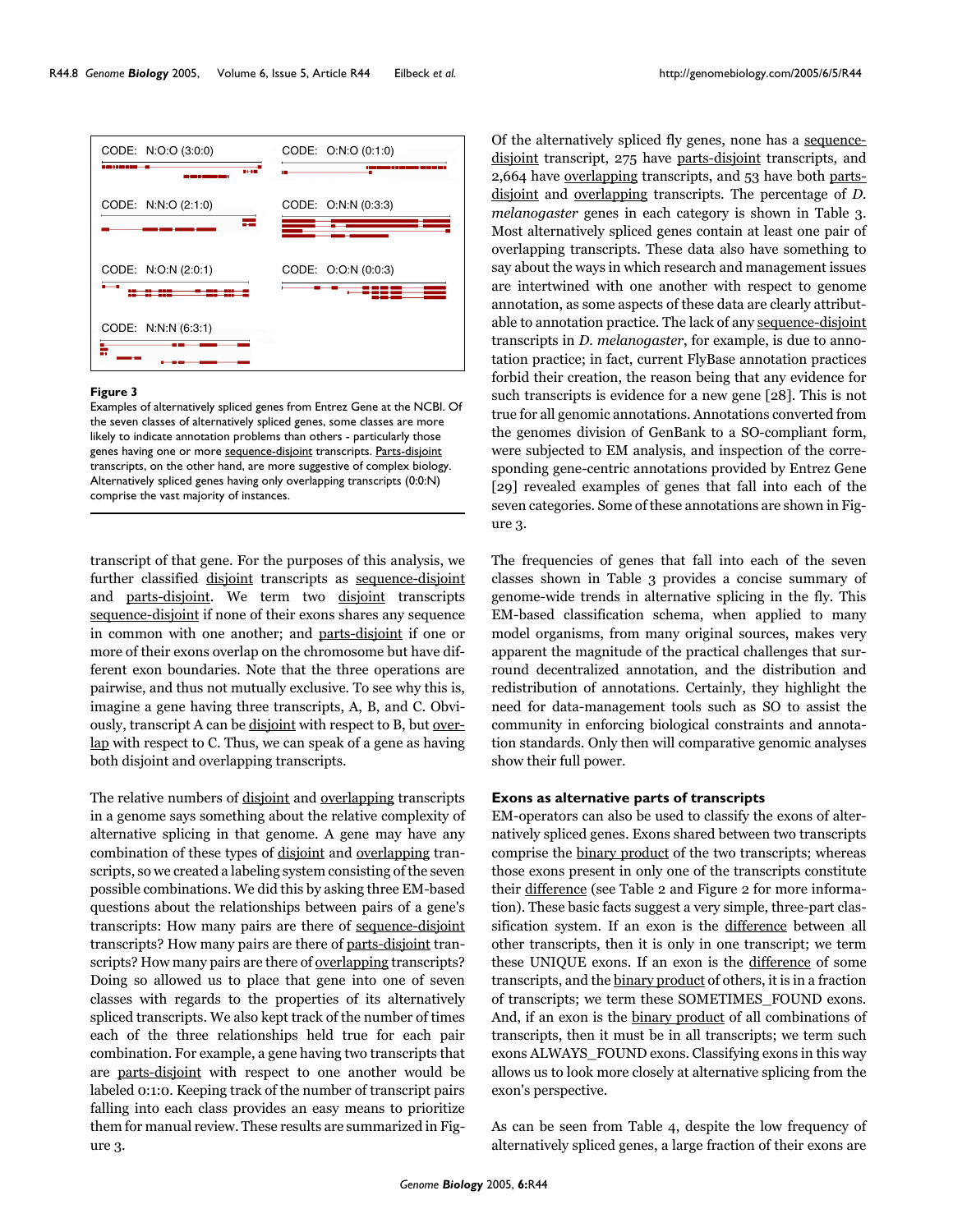#### <span id="page-8-0"></span>**Table 3**

#### **Percentage of each of the seven EM-based classes among the alternatively spliced genes in the** *D. melanogaster* **genome**

| Class | D. melanogaster |
|-------|-----------------|
| N:0:0 | 0%              |
| N:N:0 | 0%              |
| N:0:N | 0%              |
| N:N:N | 0%              |
| 0:N:0 | 7.70%           |
| 0:N:N | 1.83%           |
| 0:0:N | 90.47%          |

The number of genes with one or more pairs of sequence-disjoint transcripts, no pairs of parts-disjoint transcripts, and no pairs of overlapping transcripts - denoted as N:0:0 - is given in the first row. Row 2 gives the number of genes having both sequence-disjoint and parts-disjoint transcripts, but no overlapping transcripts - these are N:N:0 genes. Rows 3 to 7 detail the counts for each of the remaining possible classes.

#### <span id="page-8-1"></span>**Table 4**

#### **Summary of the types of exons present in each of the genomes and their functions**

|                         | Exon part of gene with single<br>transcript | Exon part of one transcript of<br>alternatively spliced gene<br>(UNIQUE) | Exon part of fraction of<br>alternatively spliced transcripts<br>(SOMETIMES_FOUND) | Exon part of all of the transcripts<br>of alternatively spliced gene<br>(ALWAYS FOUND) |
|-------------------------|---------------------------------------------|--------------------------------------------------------------------------|------------------------------------------------------------------------------------|----------------------------------------------------------------------------------------|
| Percentage of all exons | 60.1%                                       | 16.1%                                                                    | 5.2%                                                                               | 18.6%                                                                                  |
| Coding                  | 94.5%                                       | 68%                                                                      | 73%                                                                                | 93%                                                                                    |
| Non-coding              | 4.5%                                        | 32%                                                                      | 19%                                                                                | 3.5%                                                                                   |
| Coding/non-coding       | $\blacksquare$                              |                                                                          | 8%                                                                                 | 3.5%                                                                                   |

Exons of alternatively spliced genes were divided into three categories based on the binary product and difference operations. UNIQUE exons (column 2) occur in only a single transcript; SOMETIMES\_FOUND exons (column 3) occur in some, but not all of a gene's alternatively spliced transcripts. ALWAYS\_FOUND exons occur in every alternative transcript. The table rows show the breakdown of each exon class with respect to function, i.e., **coding exons** are those that consist at least partially of translated nucleotides, whereas **non-coding exons** consist entirely of UTR sequence. In some genes, an exon may be coding in one transcript and non-coding in another, depending on the annotated start and stop codons and the phase of the upstream intron; these exons are denoted as **coding/non-coding exons**. For reference purposes, the breakdown of exons in single-transcript genes is shown in column 1.

associated with alternatively spliced transcripts - almost 39%. A sizable proportion of SOMETIMES\_FOUND and ALWAYS\_FOUND exons are coding exons in some of the transcripts and entirely untranslated exons in others. In some cases, this is due to actual biology: some transcripts in *D. melanogaster* are known to produce more than one protein (see, for example [30]). In other cases, this situation appears to be a result of best attempts on the part of annotators to interpret ambiguous supporting evidence; in yet others the supporting data sometimes unambiguously points to patterns of alternative splicing that would seem to produce transcripts destined for nonsense-mediated decay [31]. Whatever the underlying cause, these exons, like the N:0:0 class annotations, should be subjected to further investigation.

To investigate these conclusions in more detail, we further examined each exon with respect to its EM-based class and its coding and untranslated portions. These results are shown Figure 4, and naturally extend the analyses presented in Table [4](#page-8-1). First, regardless of exon class, most entirely untranslated exons are 5-prime exons; the lower frequency of 3 prime untranslated exons is perhaps due to nonsense-mediated decay [31], as the presence of splice junctions in a processed transcript downstream of its stop codon are believed to target that transcript for degradation. A second point made clear by the data in Table [4](#page-8-1) is that alternatively spliced genes of *D. melanogaster* are highly enriched for 5-prime untranslated exons compared with single-transcript genes. Most of these exons belong to ALWAYS\_FOUND; thus, there seems to be a strong tendency in *D. melanogaster* for alternative transcripts to begin with a unique 5' UTR region. This fact suggests that alternative transcription in the fly may, in many cases, be a consequence of alternative-promoter usage and perhaps tissue-specific transcription start sites. The high percentage of untranslated 5-prime UNIQUE exons in *D. melanogaster* may also be a consequence of the large numbers of 5' ESTs that have been sequenced in the fly [32].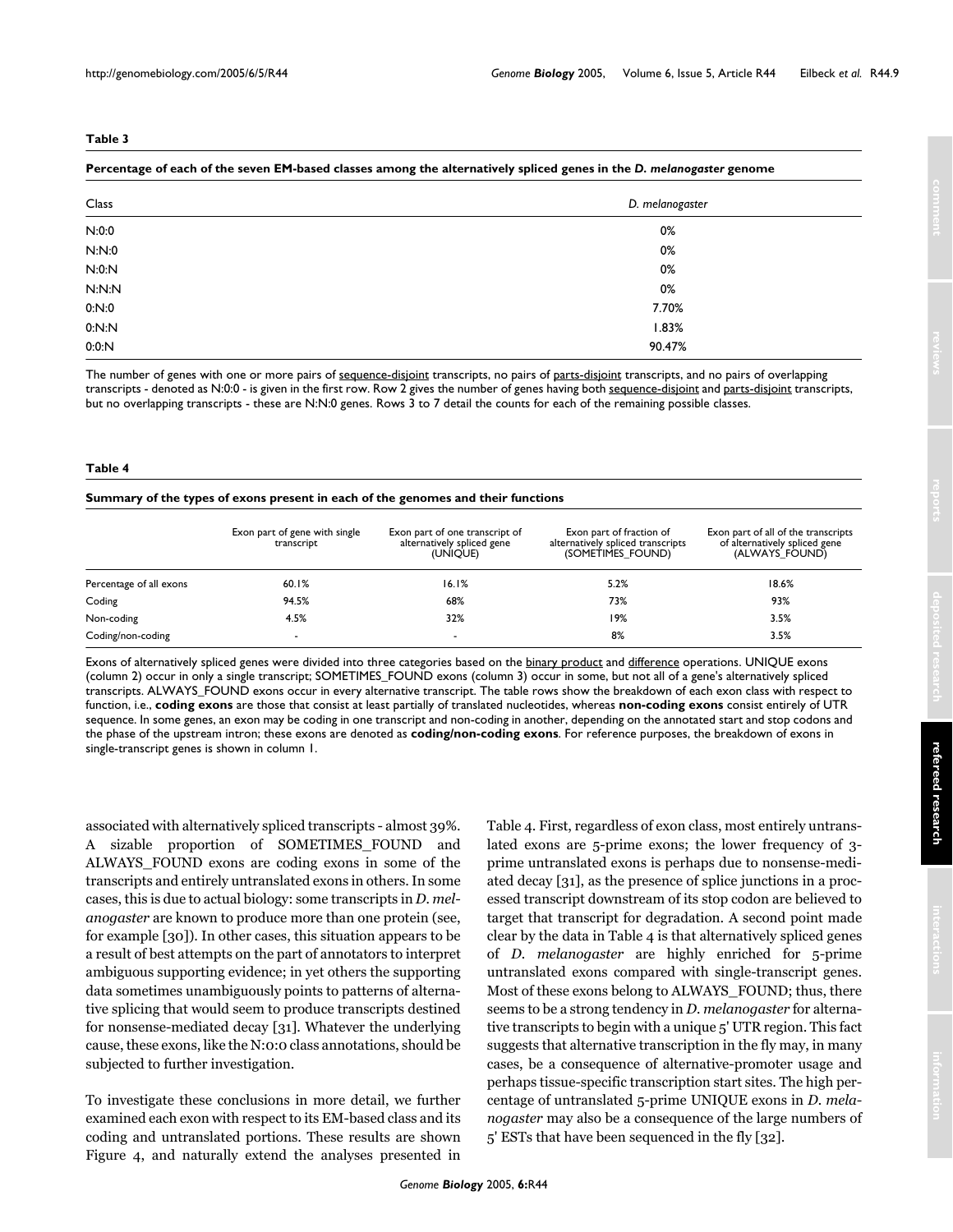

#### A series of Venn diagrams showing the relation **Figure 4** ship between exon class and coding potential

A series of Venn diagrams showing the relationship between exon class and coding potential. An exon may be fully protein coding, partially protein coding, or be fully UTR. An exon may be a **part\_of** a single transcript gene (single-transcript genes), be a **part\_of** either one (UNIQUE exons), all (ALWAYS\_FOUND exons), or a fraction (SOMETIMES\_FOUND exons) of transcripts in an alternatively transcribed gene.

Figure 4 also shows that most (> 95%) *D. melanogaster* ALWAYS\_FOUND exons are coding. This makes sense, as it seems likely that one reason for an exon's inclusion in every one of a gene's alternative transcripts is that it encodes a portion of the protein essential for its function(s).

As with our previous analyses of alternative transcripts, our analyses of alternatively transcribed exons also illustrate the ways in which basic biology and annotation-management issues intersect one another. The fact that most ALWAYS\_FOUND exons are entirely coding, for example, may have something important to say about which parts of a protein are essential for its function(s). Whereas the overabundance of un-translated UNIQUE exons probably has more to say about the resources available to, and the protocols used by, the annotation project than it does about biology. Such considerations make it clear that the evidence used to produce an annotation is an essential part of the annotation. In this regard SO has much to offer, as it provides a rational means by which to manage annotation evidence in the context of gene-parts and the relations between those parts.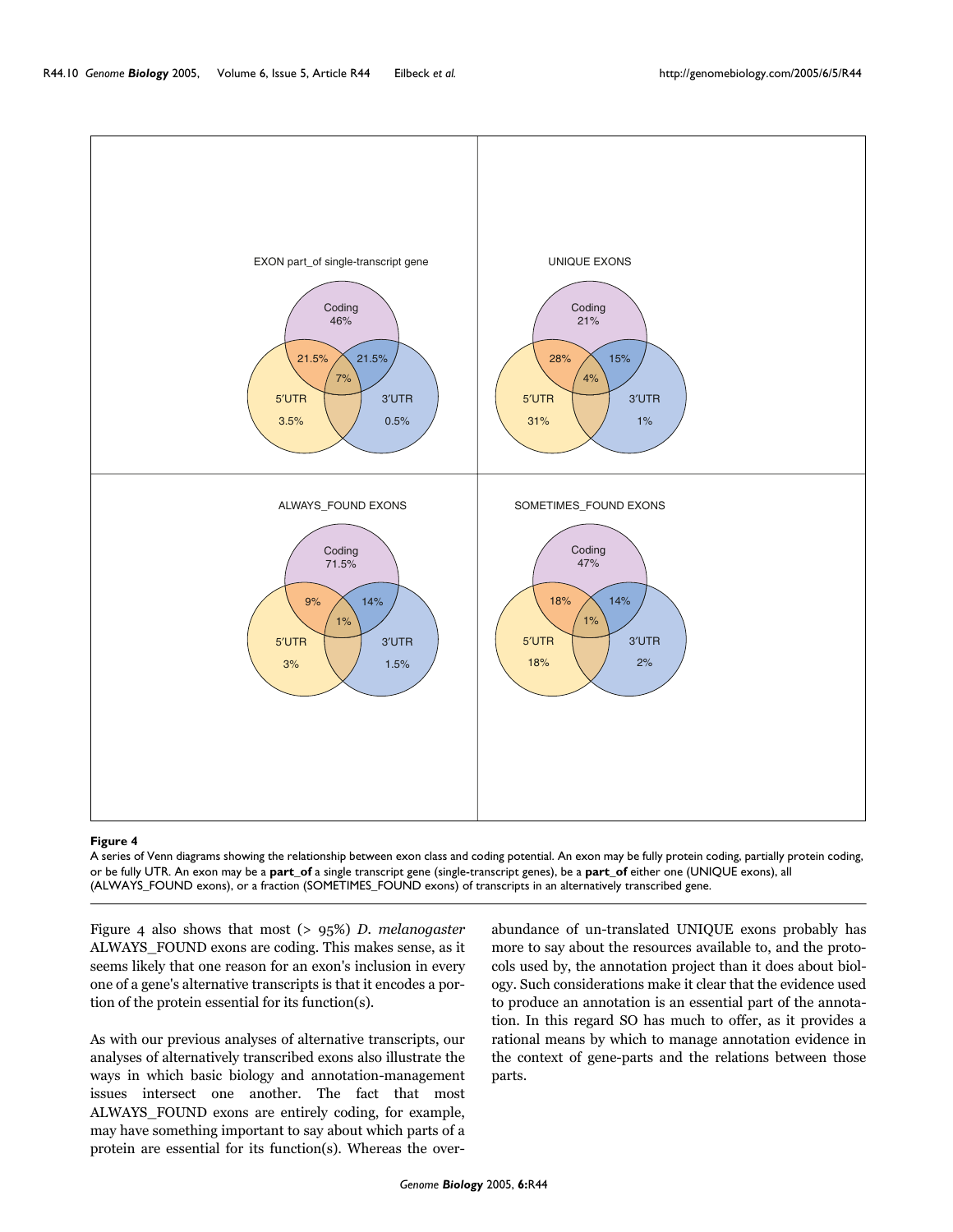## **Conclusion**

We have sought to provide an introduction to the SO and justify why its use to unify genomic annotations is beneficial to the model organism community. We illustrate some of the ways in which SO can be used to analyze and manage annotations. Relationships are an essential component of SO, and understanding their role within the ontology is a basic prerequisite for using SO in an intelligent fashion. Much of this paper revolves around the **part\_of** relationship because SO is largely a meronomy - a particular kind of ontology concerned with the relationships of parts to wholes. Extensional mereology (EM) is an area that is largely new to bioinformatics for which there are several excellent reference works available [26,27,33], and even a cursory examination of these texts will make it clear that EM has much to offer bioinformatics.

Using all of the relationships in SO allows us to automatically draw logical conclusions about data that has been labelled with SO terms and thereby provide useful insights into the underlying annotations. We have shown how SO, together with the EM-based operations it enables, can be used to standardize, analyze, and manage genome annotations.

Given any standardized set of genome annotations described with SO these annotations can then be rigorously characterized. For our pilot analyses, we focused on alternatively transcribed genes and their exons, and explored the potential of EM-operators to classify and characterize them. We believe that the results of these analyses support two principle conclusions. First, EM-based classification schemes are simple to implement, and second, they capture important trends in the data and provide a concise, natural, and meaningful overview of annotations in these genomes.

One criticism that might be justifiably leveled against the SOand EM-based analyses presented here is that they are too formal, and that simpler approaches could have accomplished the same ends. As our discussion of **part\_of** relationships made clear, however, reasoning across diverse types of parts is a complicated process; *ad-hoc* approaches will not suffice where the data are complex. The more formal approach afforded by SO means that analyses can be easily be extended beyond the domain of transcripts and exons to include many other gene parts and relationships as well including evidence. It seems clear that over the next few years both the number and complexity of annotations will increase, especially with regard to the diversity of their parts. Drawing valid conclusions from comparisons of these annotations will prove challenging. That SO has much to offer such analyses is indisputable.

SO and SOFA provide the model organism community with a means to unify the semantics of sequence annotation. This facilitates communication within a group and between different model organism groups. Adopting SO terminology to type the features and properties of sequence will provide both the

group and the community the advantages of a common vocabulary, to use for sharing and querying data and for automated reasoning over large amounts of sequence data.

## **Materials and methods**

SO and SOFA have been built and are maintained using the ontology-editing tool OBO-Edit. The ontologies are available at [34].

The FlyBase *D. melanogaster* [35] data was derived from the GadFly [36] relational database and converted to Chaos-XML using the Bio-chaos tools. The features were annotated to the deepest concept in the ontology possible, given the available information. For example, the degree of information in annotations was sufficiently deep to describe the transcript features with the type of RNA such as *mRNA*, or *tRNA*. It was therefore possible to restrict the analysis to given types of transcript. CGL tools were used to validate each of the annotations, iterate through the genes and query the features. EM-operators were applied to the part features of genes.

Other organism data was derived from the *genomes* section of GenBank [37]. GenBank flat files were converted to SO-compliant Chaos-XML using the script cx-genbank2chaos.pl (available from [19]) and BioPerl [23]. The BioPerl GenBank parser, Bio::SeqIO::genbank was used to convert GenBank flat files to Bioperl SeqFeature objects. Feature\_relationships between these objects were inferred from location information using the Bioperl Bio::SeqFeature::Tools::Unflattener code. GenBank Feature Table types were converted to SO terms using the Bio::SeqFeature::Tools::TypeMapper class, which contains a hardcoded mapping for the subset of the GenBank Feature Table which is currently used in the *genomes* section of GenBank. The same Perl class was used to type the feature\_relationships according to SO relationship types. The EM analysis was performed over the Chaos-XML annotations using the CGL suite of modules to iterate over the parts of each gene.

## **References**

- 1. **Genbank** [\[http://www.ncbi.nlm.nih.gov/Genbank/index.html\]](http://www.ncbi.nlm.nih.gov/Genbank/index.html)<br>2. The Institute for Genome Research [http://www.tigr.org
- 2. **The Institute for Genome Research** [\[http://www.tigr.org\]](http://www.tigr.org)
- 3. **Joint Genome Institute** [\[http://jgi.doe.gov\]](http://jgi.doe.gov)
- 4. Misra S, Crosby MA, Mungall CJ, Matthews BB, Campbell KS, Hradecky P, Huang Y, Kamiker JS, Millburn GH, Prochnik SE, *et al.*: **Annotation of the** *Drosophila melanogaster* **euchromatic genome: a systematic review.** *Genome Biol* 2002, **3:**research0083.1-0083.22.
- 5. Stein L, Sternberg P, Durbin R, Thierry-Mieg J, Spieth J: **WormBase: network access to the genome and biology of** *Caenorhabditis elegans***[.](http://www.ncbi.nlm.nih.gov/entrez/query.fcgi?cmd=Retrieve&db=PubMed&dopt=Abstract&list_uids=11125056)** *Nucleic Acids Res* 2001, **29:**82-86.
- 6. Rhee SY, Beavis W, Berardini TZ, Chen G, Dixon D, Doyle A, Garcia-Hernandez M, Huala E, Lander G, Montoya M, *et al.*: **The** *Arabidopsis* **Information Resource (TAIR): a model organism database providing a centralized, curated gateway to** *Arabidopsis* **[biol](http://www.ncbi.nlm.nih.gov/entrez/query.fcgi?cmd=Retrieve&db=PubMed&dopt=Abstract&list_uids=12519987)[ogy, research materials and community.](http://www.ncbi.nlm.nih.gov/entrez/query.fcgi?cmd=Retrieve&db=PubMed&dopt=Abstract&list_uids=12519987)** *Nucleic Acids Res* 2003, **31:**224-228.
- 7. Dwight SS, Balakrishnan R, Christie KR, Costanzo MC, Dolinski K, Engel SR, Feierbach B, Fisk DG, Hirschman J, Hong EL, *et al.*: *Saccharomyces* **[genome database: underlying principles and](http://www.ncbi.nlm.nih.gov/entrez/query.fcgi?cmd=Retrieve&db=PubMed&dopt=Abstract&list_uids=15153302) [organization.](http://www.ncbi.nlm.nih.gov/entrez/query.fcgi?cmd=Retrieve&db=PubMed&dopt=Abstract&list_uids=15153302)** *Brief Bioinform* 2004, **5:**9-22.